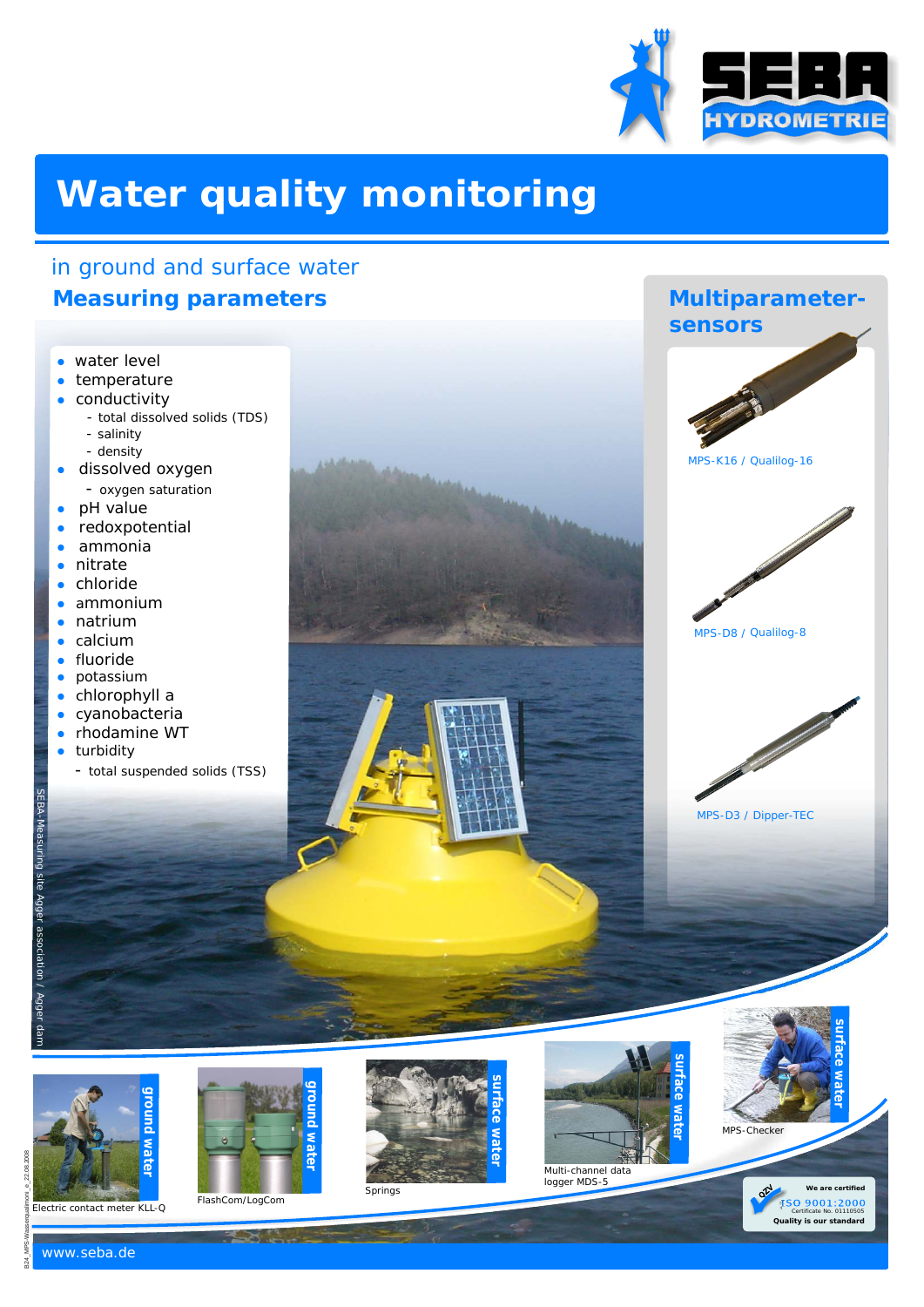### **Multiparameter sensors MPS MPS -D3 / -D8 / -K16 and MPS-Qualilog -8 / -16**

**The SEBA multiparameter sensors MPS represent yet** calibration software SEBAConfig. The availability of high data **another advancement in the development of the SEBA** quality is the base for proper evaluation of the hydrological

multiparameter product line.<br>**Equipped for measuring up to 16 different water quality** To display th Equipped for measuring up to 16 different water quality To display the measured values, the MPS sensors can be<br>parameters, the instrument provides the highest level of combined with the SEBA electric contact meter (mainly information about the conditions of the monitoring site. Specifically designed for field applications, the MPS sensors surface water). can be used under harsh conditions, e.g. in tropical, arid or Monitoring sites which have to be supervised continuously can arctic zones. They are robust enough for all kinds of fieldwork be equipped with the MPS sensors in combination with a SEBA and measure with maximum accuracy. As it is possible to use multichannel data logger (e.g. MDS-5) or with an integrated optical sensors, a long term stability with low maintenance data logger. effort is guaranteed.

combined with the SEBA electric contact meter (mainly for ground water) or with the SEBA MPS-Checker (mainly for

The calibration process is supported by the user-friendly

#### **MPS-Types**

**MPS-D3: Dipper-TEC:** Digital multiparameter sensor with RS485 output and with up to 3 resp. 4 electrodes in a stainless steel body. Multiparameter sensor with data logger and electrodes for water level, temperature and conductivity.

**MPS-D8: Qualilog-8:** Digital multiparameter sensor with RS485 output and with up to 8 electrodes in a stainless steel body. As MPS-D8 but additionally with data logger.

**MPS-K16:**  Qualilog-16: As MPS-K16 but additionally with a data logger. Digital multiparameter sensor with RS485 output and with up to 12 electrodes in a synthetic body.

| No.            | Parameter                                                           | MPS-D3                                          |                                                          | Dipper-TEC                               | MPS-D8/<br>Qualilog-8       |                                            | MPS-K16<br>Qualilog-16      |                                            |
|----------------|---------------------------------------------------------------------|-------------------------------------------------|----------------------------------------------------------|------------------------------------------|-----------------------------|--------------------------------------------|-----------------------------|--------------------------------------------|
|                | minimum Ø                                                           | 2"                                              |                                                          | 2"                                       | 2"                          |                                            | 4"                          |                                            |
|                | application in<br>ground water / surface water                      | $\checkmark$ / $\checkmark$                     |                                                          | $\checkmark$ / $\checkmark$              | $\checkmark$ / $\checkmark$ |                                            | $\checkmark$ / $\checkmark$ |                                            |
| $\mathbf{1}$   | water level (pressure)                                              | $\checkmark$<br>only possible with conductivity |                                                          | $\checkmark$                             | $\checkmark$                |                                            | $\checkmark$                |                                            |
| $\overline{2}$ | temperature                                                         | ✓                                               |                                                          | $\checkmark$                             | $\checkmark$                |                                            | $\checkmark$                |                                            |
| 3              | conductivity<br>- total dissolved solids<br>- salinity<br>- density | ✓                                               | 1 Sensor out of No.<br>3-7 can be chosen<br>additionally | Dipper-TEC<br>pls. see separate brochure | $\checkmark$                |                                            | ✓                           |                                            |
| $\overline{4}$ | oxygen<br>- oxygen saturation                                       | ✓                                               |                                                          |                                          | $\checkmark$                |                                            | $\checkmark$                |                                            |
| 5              | pH                                                                  | $\checkmark$                                    |                                                          |                                          | $\checkmark$                |                                            | ✓                           |                                            |
| 6              | redox                                                               | $\checkmark$                                    |                                                          |                                          | $\checkmark$                |                                            |                             | Be                                         |
| $\overline{7}$ | ammonia                                                             | ✓                                               |                                                          |                                          | ✓                           |                                            |                             | can                                        |
| 8              | nitrate *                                                           |                                                 |                                                          |                                          | ✓                           |                                            |                             |                                            |
| 9              | chloride *                                                          |                                                 |                                                          |                                          | ✓                           | ors out of No. 5-14<br>chosen additionally |                             | LO.                                        |
| 10             | ammonium *                                                          |                                                 |                                                          |                                          | ✓                           |                                            |                             |                                            |
| 11             | natrium                                                             |                                                 |                                                          |                                          | $\checkmark$                |                                            | ✓                           |                                            |
| 12<br>13       | calzium *<br>fluoride *                                             |                                                 |                                                          |                                          | $\checkmark$<br>✓           | Sensors                                    |                             |                                            |
| 14             | potassium *                                                         |                                                 |                                                          |                                          | $\checkmark$                | 2 Senso                                    |                             | prs out of No. 5-16<br>chosen additionally |
| 15             | chlorophyll fluorometer or                                          |                                                 |                                                          |                                          |                             |                                            |                             |                                            |
|                | cyanobacteria fluorometer or<br>rhodamine WT fluorometer            |                                                 |                                                          |                                          |                             |                                            |                             | Sensors out<br>$\overline{ }$              |
| 16             | signal at water contact (KLL)                                       | $\checkmark$                                    |                                                          |                                          | $\checkmark$                |                                            |                             |                                            |
| 17             | turbidity<br>- total suspended solids                               |                                                 |                                                          |                                          | $\checkmark$                |                                            | ✓                           |                                            |
|                | maximum amount of measured parameters                               | 7                                               |                                                          | 6                                        | 13                          |                                            | 17                          |                                            |

All parameters marked with \* (No. 8-14) need either the pH or the redox electrode to be built in, these values are needed as reference.

#### **Key advantages**

- High flexibility: Pluggable to different end units (picture on the right) for mobile and/or stationary applications
- Intelligent construction kit system: further parameters within one type range can be added at any time
- New optical sensor technology: Possible measurement of dissolved oxygen, cyanobacteria, chlorophyll a and rhodamine WT - Quick and uncomplicated exchange of exhausted electrodes
- Compact design: useable in pipes with min. 2" and 4" (MPS-K) diameters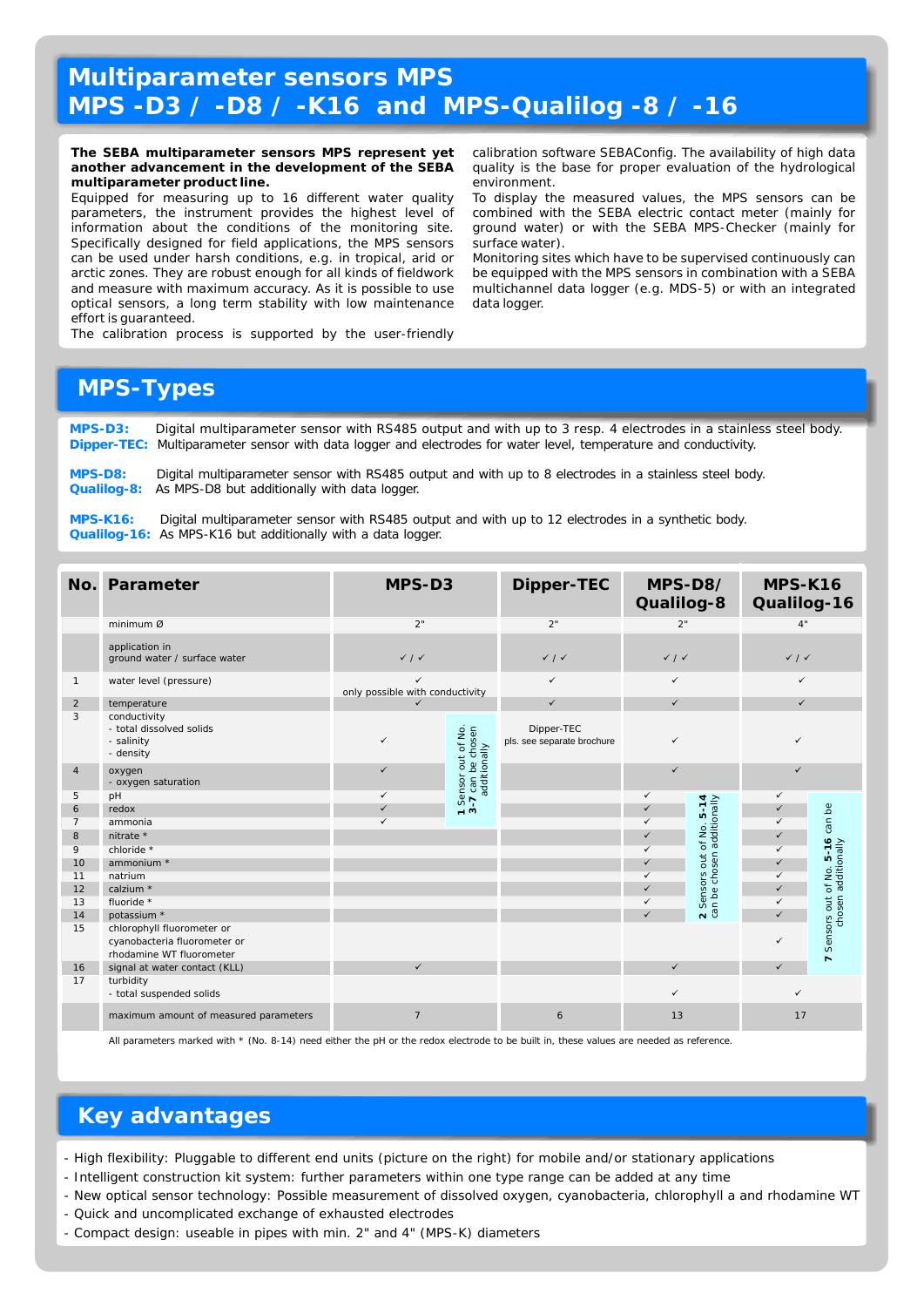## **Different applications**









optical Fluorometer optical oxygen sensor cleaning of the sensors with wiper

## **MPS sensor data**

| Sensor type                   | $MPS-D3$               | MPS-D8                 | MPS-K16                | Dipper-TEC             | Qualilog-8             | Qualilog-16           |
|-------------------------------|------------------------|------------------------|------------------------|------------------------|------------------------|-----------------------|
| integrated data logger        | no                     | no                     | no                     | yes                    | yes                    | yes                   |
| diameter [mm]                 | 40                     | 48                     | 89                     | 40                     | 48                     | 89                    |
| basic length [mm]             | 493                    | 493                    | 572                    | 380                    | 493                    | 572                   |
| +plug-in system [mm]          | $+81$                  | $+81$                  |                        | $+81$                  | $+81$                  |                       |
| +turbidity $\lceil mm \rceil$ |                        | $+185$                 |                        |                        | $+185$                 |                       |
| basic weight [kg]             |                        | 2,1                    | 2,5                    | 1,4                    | 2,1                    | 2,5                   |
| +plug-in system [kg]          | $+0,3$                 | $+0,3$                 |                        | $+0,3$                 | $+0,3$                 |                       |
| +turbidity [kg]               |                        | $+0.95$                | $+0,3$                 |                        | $+0,95$                | $+0,3$                |
| sensor body                   | V4A-steel              | V <sub>4</sub> A-steel | PVC-U                  | V <sub>4</sub> A-steel | V <sub>4</sub> A-steel | PVC-U                 |
| pluggable                     | yes                    | yes                    | no                     | yes                    | yes                    | no                    |
| attached pluggable            | yes                    | no                     | yes                    | yes                    | no                     | yes                   |
| output                        | <b>RS485</b><br>4.20mA | <b>RS485</b><br>4.20mA | <b>RS485</b><br>4.20mA | <b>RS485</b><br>420mA  | <b>RS485</b><br>4.20mA | <b>RS485</b><br>420mA |